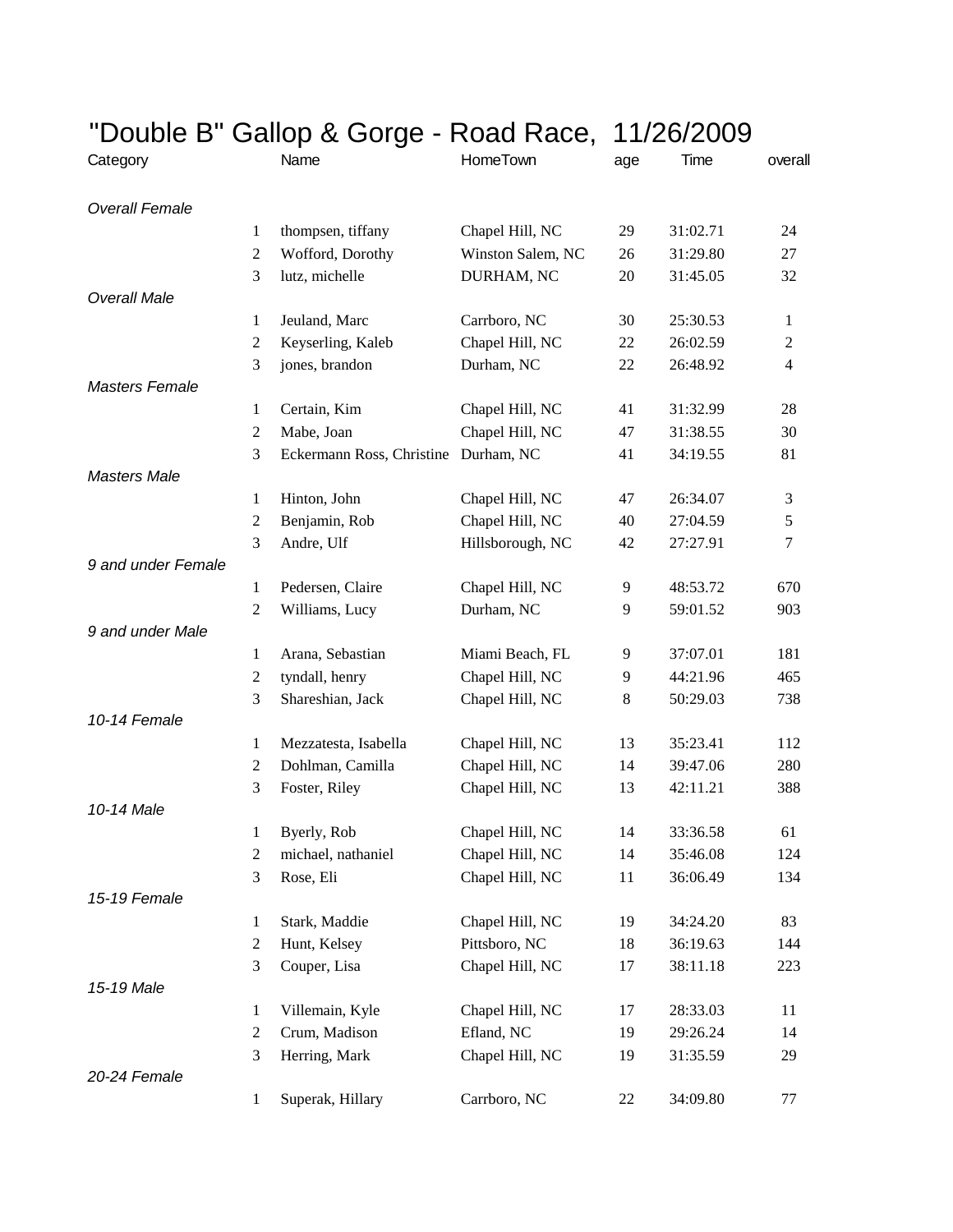|              | 2                | Ghio, Kathleen       | Chapel Hill, NC   | 20     | 35:52.01 | 129 |
|--------------|------------------|----------------------|-------------------|--------|----------|-----|
|              | 3                | Ryan, Alison         | Chapel Hill, NC   | 22     | 36:10.17 | 138 |
| 20-24 Male   |                  |                      |                   |        |          |     |
|              | $\mathbf{1}$     | Rosenthal, Matthew   | Richmond, VA      | 23     | 32:30.40 | 42  |
|              | $\boldsymbol{2}$ | velazco, alaan       | Chapel Hill, NC   | $22\,$ | 33:45.14 | 64  |
|              | 3                | Welsh, Patrick Welsh | DURHAM, NC        | 20     | 33:48.70 | 66  |
| 25-29 Female |                  |                      |                   |        |          |     |
|              | $\mathbf{1}$     | Gapin, Jennifer      | Miami Beach, FL   | 28     | 32:50.85 | 46  |
|              | $\boldsymbol{2}$ | Heavner, Whitney     | Chapel Hill, NC   | 26     | 33:57.45 | 71  |
|              | 3                | Miller, Cheryl       | Chapel Hill, NC   | 25     | 35:22.94 | 111 |
| 25-29 Male   |                  |                      |                   |        |          |     |
|              | $\mathbf{1}$     | Pearce, James        | DURHAM, NC        | 29     | 27:14.99 | 6   |
|              | $\boldsymbol{2}$ | Karpinos, Justin     | Nashville, TN     | 28     | 30:09.54 | 18  |
|              | 3                | Wofford, Trey        | Winston Salem, NC | 27     | 31:15.36 | 26  |
| 30-34 Female |                  |                      |                   |        |          |     |
|              | $\mathbf{1}$     | nutt, anne           | Rockville, MD     | 32     | 33:15.20 | 52  |
|              | $\boldsymbol{2}$ | Bishop, Jessica      | Chapel Hill, NC   | 34     | 33:22.29 | 58  |
|              | 3                | MacLean, Kari        | Pittsboro, NC     | 34     | 34:48.30 | 91  |
| 30-34 Male   |                  |                      |                   |        |          |     |
|              | $\mathbf{1}$     | johnson, erik        | Hillsborough, NC  | 33     | 27:42.14 | 8   |
|              | $\boldsymbol{2}$ | linney, george       | Durham, NC        | 34     | 28:10.97 | 9   |
|              | 3                | Brodrick, Brian      | Watkinsville, GA  | 34     | 29:20.65 | 13  |
| 35-39 Female |                  |                      |                   |        |          |     |
|              | $\mathbf{1}$     | Kaiser, Nancy        | DURHAM, NC        | 39     | 31:59.09 | 36  |
|              | $\overline{c}$   | Richardson, Stacey   | Chapel Hill, NC   | 37     | 32:35.76 | 43  |
|              | 3                | Parker, Ellen        | Chapel Hill, NC   | 38     | 33:33.21 | 60  |
| 35-39 Male   |                  |                      |                   |        |          |     |
|              | $\mathbf{1}$     | Becker, Kenneth      | Chapel Hill, NC   | 38     | 30:06.20 | 17  |
|              | $\boldsymbol{2}$ | Desormeau, Marc      | Chapel Hill, NC   | 39     | 30:18.32 | 20  |
|              | 3                | Hendricks, Lewis     | Chapel Hill, NC   | 36     | 30:22.30 | 21  |
| 40-44 Female |                  |                      |                   |        |          |     |
|              |                  | 1 haase, julie       | DURHAM, NC        | 40     | 34:43.30 | 90  |
|              | 2                | Charney, Amy         | Chapel Hill, NC   | 41     | 35:04.51 | 99  |
|              | 3                | Jaspers, Ilona       | Carrboro, NC      | 40     | 35:24.50 | 113 |
| 40-44 Male   |                  |                      |                   |        |          |     |
|              | $\mathbf{1}$     | Newsome, thomas      | Chapel Hill, NC   | 41     | 30:41.69 | 22  |
|              | $\boldsymbol{2}$ | Sawyer, Simon        | Chapel Hill, NC   | 42     | 32:22.95 | 39  |
|              | 3                | drake, jonathan      | Chapel Hill, NC   | 43     | 33:04.01 | 48  |
| 45-49 Female |                  |                      |                   |        |          |     |
|              | $\mathbf{1}$     | Gordon, Michele      | Chapel Hill, NC   | 48     | 36:07.01 | 135 |
|              | $\overline{c}$   | Cogswell, Patricia   | Carrboro, NC      | 48     | 36:45.21 | 171 |
|              | 3                | Collins, Leslie      | Chapel Hill, NC   | 46     | 38:24.84 | 236 |
| 45-49 Male   |                  |                      |                   |        |          |     |
|              | $\mathbf{1}$     | Morgan, Jack         | Pittsboro, NC     | 48     | 28:18.49 | 10  |
|              | $\overline{c}$   | Kemp, Matt           | Durham, NC        | 46     | 30:47.89 | 23  |